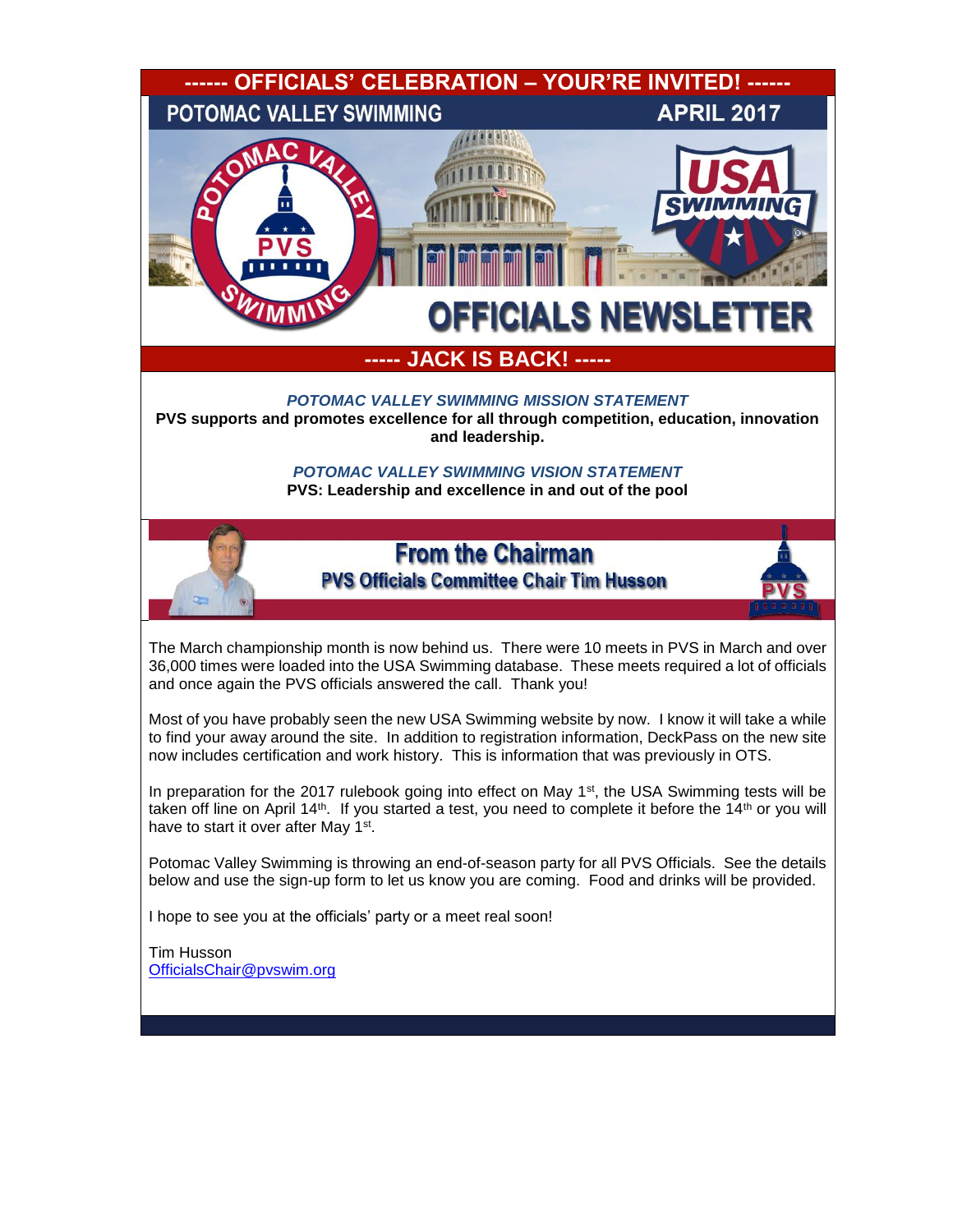## **News from the Officials Committee** by: Tim Husson

The primary task of the PVS Officials Committee is to recruit, train, test, evaluate and certify officials in Potomac Valley Swimming. USA Swimming provides [Minimum Standards](https://www.usaswimming.org/docs/default-source/officialsdocuments/officials-training-resources/lsc-and-general-certification-guidelines/minimum-standards-2016.pdf?sfvrsn=7) for certification. From these minimum standards the Committee then develops the [Certification Requirements](http://www.pvswim.org/official/certification.html) for PVS. The Committee also arranges the clinics and instructors and selects evaluators. The tests, except for the Chief Judge test, are provided by the USA Swimming Officials Committee.

Another task of the PVS Officials Committee is to staff the PVS championship meets. This includes inviting national evaluators, if the meet is an Officials Qualifying Meet, and selecting the Meet Referee and Administrative Referee/Administrative Official for those meets.

The PVS Officials Committee also recommends Policy and Procedures changes to the PVS Board. Examples of some of these changes in the past include the PVS Officials Education Travel Reimbursement Program, the PVS Officials Online Registration, and the PVS Officials Background Screen Reimbursement Program.

Like PVS Board Meetings, PVS Officials Committee Meetings are open to any member of PVS. You are welcome at any time to one of the meetings to present an idea or just to listen. Minutes of all PVS Officials Committee Meetings are posted on the PVS website. Some of the policy changes or new initiatives that have been done this season include:

- An online, self-paced Electronic Timing System (ETS) Operator clinic
- Online recertification clinics for Referees and Administrative Officials
- A recognition program for PVS officials
- A policy change to require certified Meet Referees for PVS meets

At the March 2017 PVS Board meeting, a policy change was made to require a certified Meet Referee for all PVS sanctioned meets beginning in September 2017. This policy change was made in recognition of the fact that the responsibilities of a Meet Referee are far greater – and broader in scope – than those of a Deck Referee. As part of this policy change, the Committee developed a certification program for Meet Referees.

Any current Referee that has been a Meet Referee will be grandfathered into this certification. For others, the certification will require the following steps. No clinic or test will be required.

- Be a PVS-certified Deck Referee
- Work at least 10 sessions at a minimum of 4 PVS-sanctioned meets as a Deck Referee
- Apprentice with a certified Meet Referee at one meet (at least three) sessions, including per-meet planning and post-meet responsibilities
- Receive a recommendation from the mentoring Meet Referee to the Officials Chair. This recommendation can be sent by email.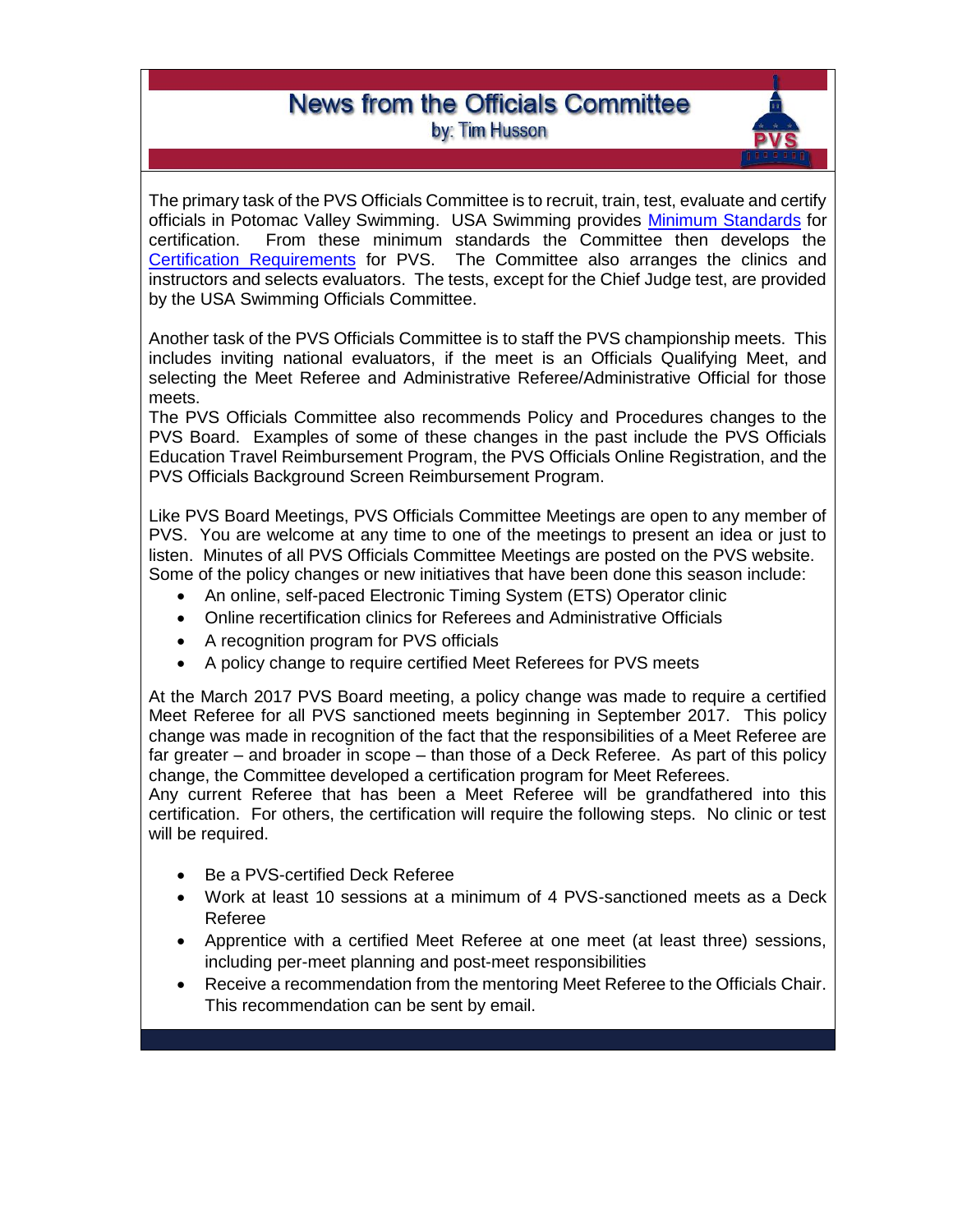# **Starting Hearing Impaired Swimmers** by: Tim Husson



The standard set of arm signals, as described by Rule 105.3, is not the sole accommodation that may be requested or made for a hearing impaired swimmer. Rule 105.1 gives the Referee the authority to modify the rules for a swimmer with a disability.

This process generally begins with the swimmer, or the swimmer's coach, discussing any desired accommodations with the Referee and Starter prior to the meet/session.

Accommodations may include:

- The swimmer wishes to be moved to a particular lane to be closer to the starting system. The Referee and Starter will work with the Administrative Official to make that happen.
- The swimmer wants the Starter to stand in a certain spot where his/her arm signals are more easily seen.
- The swimmer requests the use of an external strobe. The strobe, which is identical to the strobe on the starting unit, is placed next to the starting block of the hearing impaired swimmer. This accommodation needs to be arranged in advance of the meet as not all facilities have an external strobe. PVS has an external strobe that is available to any meet director. Advance notice to the PVS Equipment Manager is required to borrow this strobe.



No matter what accommodations are requested, the Starter should attempt to make eye contact with the Swimmer as they are getting ready behind the starting blocks. This lets the Swimmer know that the Starter is prepared to use the agreed upon starting protocol. The arm signals in 105.3 should also be practiced by all starters on a regular basis.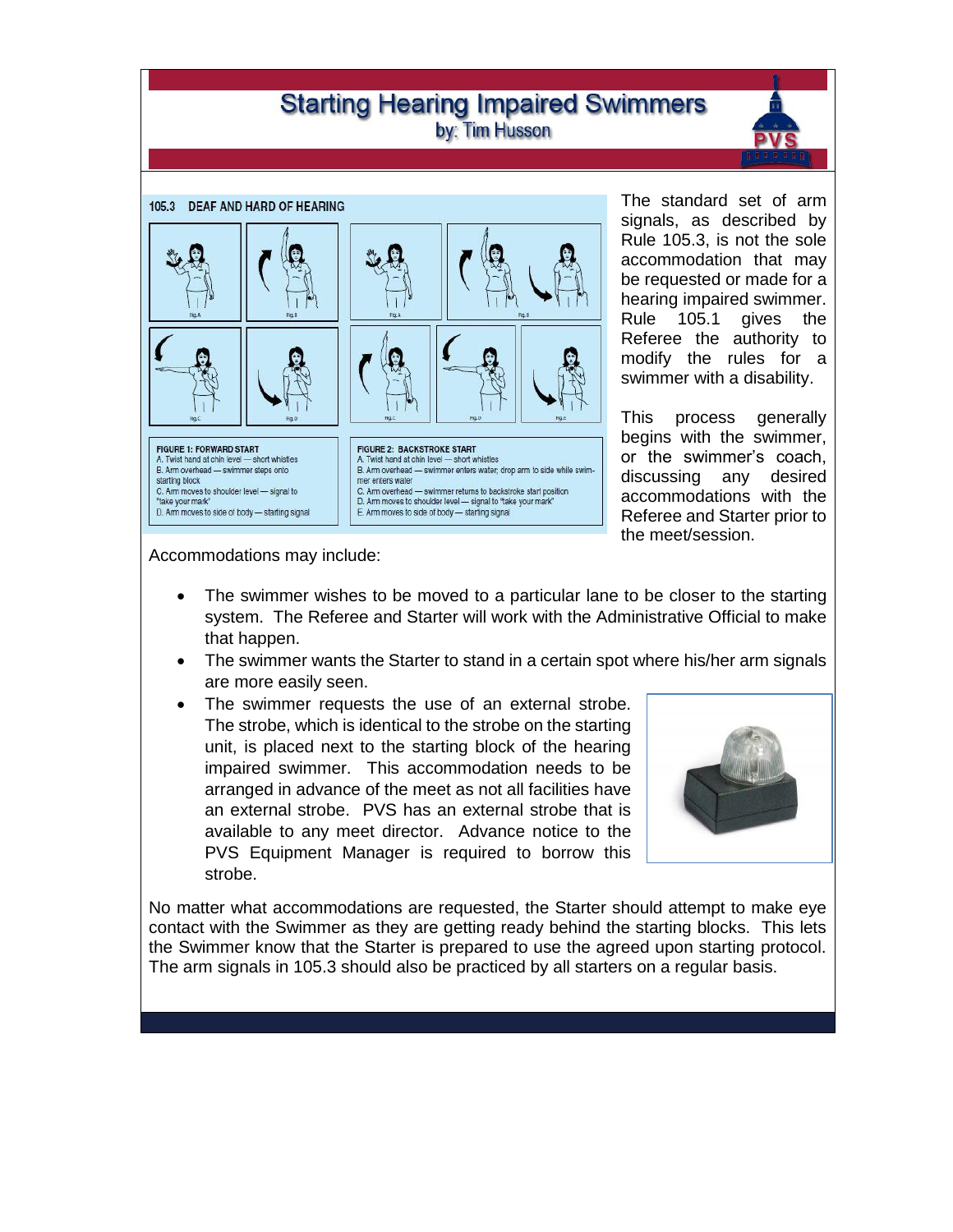

Elsa Fraser (DCPR) Fred Turner (RMSC) Lisa Gillen (FXFX) Heather Jackson (MAKO) **Referees** Vivian Lewy (RMSC) Nathan Dean (FISH) Katy Slater (RY) Chongmin Wang (MSSC) Tom Lang (RMSC)

Kelly Curran (ASA) James Smith (RMSC) **Administrative Official**

Tori Scoffield (SNOW) Courtney Johnston (MACH)

### Jarid Smith (DCPR) **Electronic Timing System Operators**

Kim Smith (RMSC) **Computer Operators Example 20 Fred Turner (RMSC)** 

Bill McMahon (PAC) **Chief Judges** Kim McMillen (NCAP)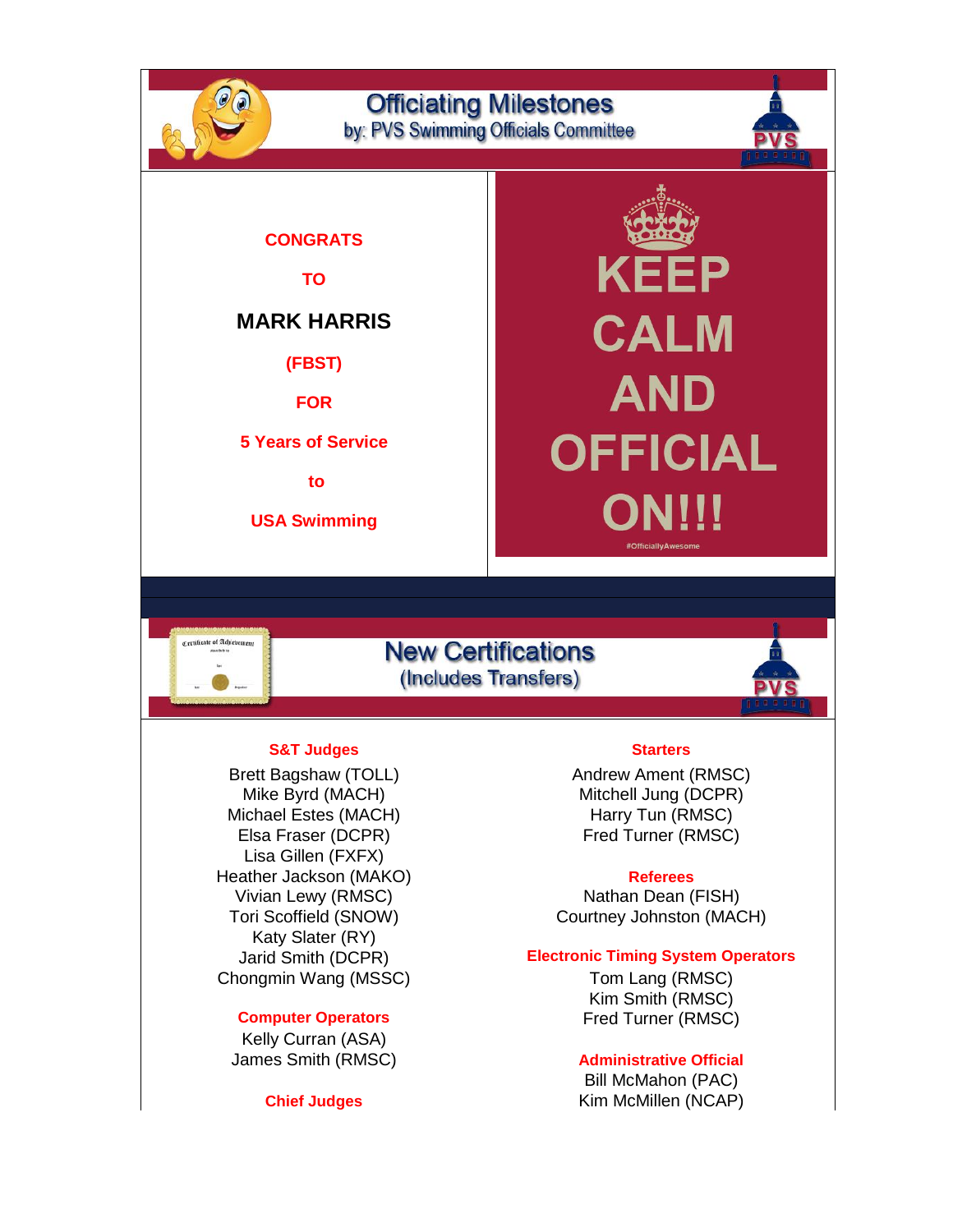

# **Officials' Thank You Celebration**

# **OFFICIALS' THANK YOU CELEBRATION 2017**

## **Saturday, April 22, 2017 6 p.m. – 9:30 p. m.**

# **Overlee Community Pool 6030 Lee Highway, Arlington, VA 22205**

The PVS Official's Committee cordially invites you and a guest to an Evening of fun, refreshments, and dinner in appreciation of your many Volunteer hours on behalf of the swimmers of PVS.

A chance to socialize without horns or whistles

White over blue uniform and white sneakers optional discouraged!

[Please reply by April 15](https://docs.google.com/forms/d/e/1FAIpQLSfNOKz5CMl95tW4YtrIllFy4OP6LM2TjknrPlRrUtJFOE5hrg/viewform)

We look forward to seeing you on the 22<sup>nd</sup>!

## **SOCIAL DIRECTORS**

David Merkin [david@merkinlawgroup.com](mailto:david@merkinlawgroup.com) and Dave DiNardo [Dave.dinardo@gmail.com](mailto:Dave.dinardo@gmail.com)

#OfficiallyAwesome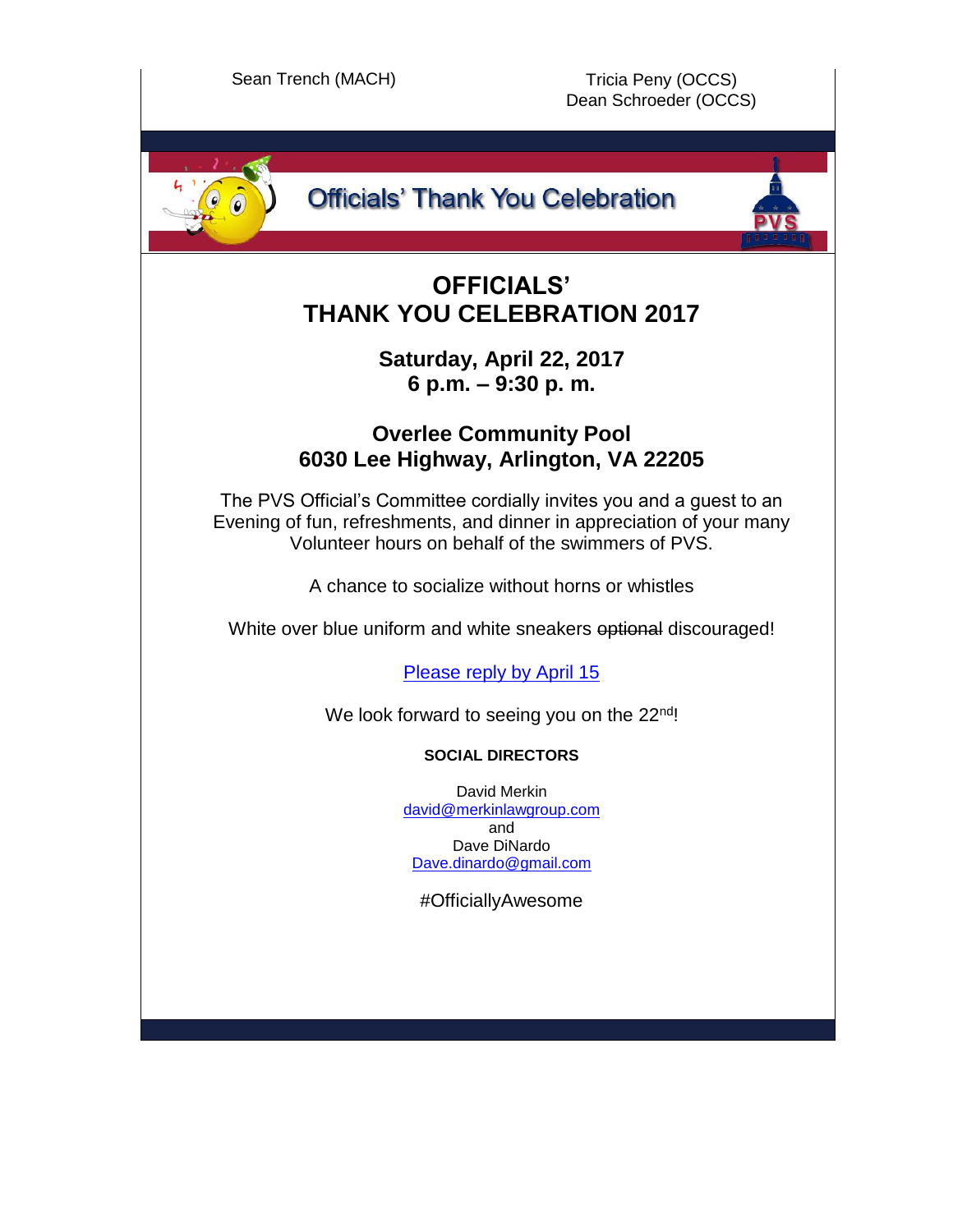

### **Raise Your Hand!**

Pardon me while I vent, but I've heard a couple of things in recent briefings that really bother me.

The first is: "If you're not sure (about a DQ) and you have a question, raise your hand and the Chief Judge will come and talk with you." I don't know where this comes from, but it seems to me this notion trivializes the disqualification procedure. Article 102.22.1 says that the judge, "… upon observing an infraction, shall immediately raise one hand overhead." This makes it clear to coaches and officials that a raised hand is the signal that a possible rules violation has occurred—not a sign that the judge simply wants to chat. Certainly a judge can rescind a call. Certainly a judge can describe an infraction and the CJ can help clarify precisely what rule was violated. But the raised hand should not be used to request a conference. Sorry, but if a judge is not sure about the rules, perhaps he/she shouldn't be on deck. And if there is a genuine doubt regarding an infraction, we all know where the benefit goes.

Can you imagine a scenario where, for instance, a football official throws a penalty flag in order to initiate a conversation with colleagues regarding a particular rule? This type of discussion rightfully belongs off the field, or in our case off the deck.

The other statement that gets under my skin goes something like this: "Your jurisdiction is half the pool. But if you see something egregious at the other end, raise your hand." Well, then I guess your jurisdiction isn't half the pool. Again from Article 102.22.1: "A disqualification can be made only by the official within whose jurisdiction the infraction has been committed." So for a Referee to accept a disqualification at the opposite end of the pool from the judge making the call, the jurisdiction would have to be wall-to-wall. And that's troublesome in many respects.

There. I feel much better now.